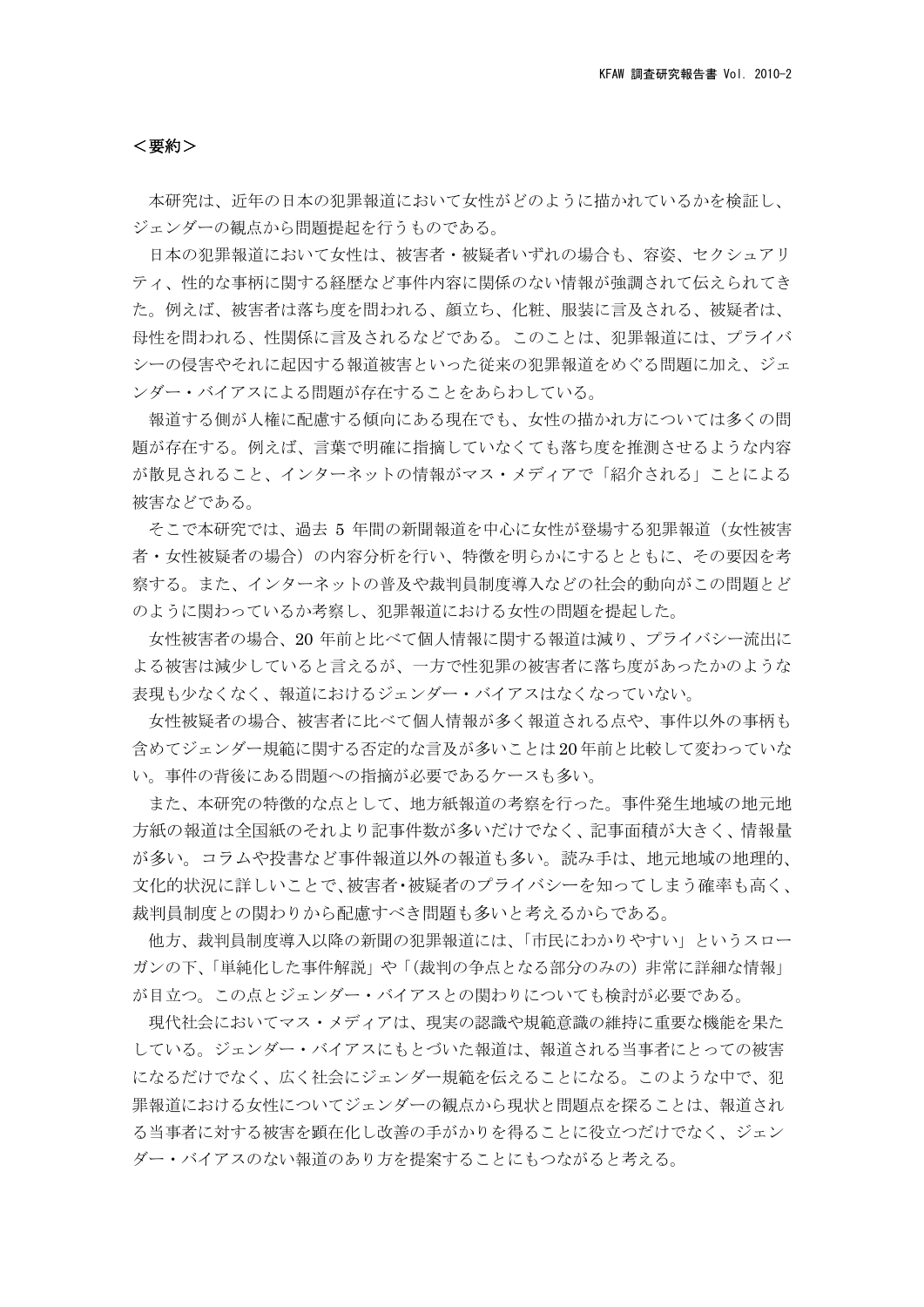## $<$ Summary $>$

This research examines how women have been described in recent crime reports in Japan, and raises questions from a gender perspective.

In Japan, crime coverage of both female victims and suspects tends to emphasize information unrelated to the actual crimes, including appearance, sexuality and the sexual background of the victim/suspect. For example, it is common for victims to be asked if they may have been at some fault, and their appearance may be mentioned. Suspects may be questioned about motherhood and their sexual relationships. This indicates that crime news is colored by gender bias, in addition to the existing problems associated with crime reports, such as the violation of privacy and the resulting report damage.

The author has pointed out that there are many problems with how women are described even in the present day when the mass media tends to pay more attention to human rights. For instance, we often see cases of news reporting that make us wonder if the female victims might have been at fault, even if this is more suggested than actually stated. There is also the damage caused by the dissemination of information on the Internet by the mass media.

Against this background, this study selected crime reports involving women (female victims or suspects) mainly from newspaper coverage of the past five years. We analyzed the details of the coverage: (1) to clarify the characteristics of reporting in recent years; and (2) to examine the factors revealed. Furthermore, we examined how social trends such as the growing popularity of the Internet and the introduction of the lay judge system have affected this subject, and how they impact women's issues in crime coverage.

In the case of female victims, while we can say that reports on personal information have decreased compared with those of 20 years ago, as has the harm caused by privacy leakage, there are more than a few expressions suggesting that victims of sexual crimes may have been at fault, which means that gender bias still exists in the news reports. With respect to female suspects, the situation has not changed at all when compared with that of 20 years ago. In other words personal information is more heavily reported on female suspects, and there are many negative references to gender norms, including matters unrelated to the crime. There are also more cases where the full background of the incidents are covered in depth.

On the other hand, crime reports in newspapers since the introduction of the lay judge system have included simplified explanations of the crime or extremely detailed information regarding only the main points of the trial. This is ostensibly done to make it easy for the public to understand. We examined the relationship between this point